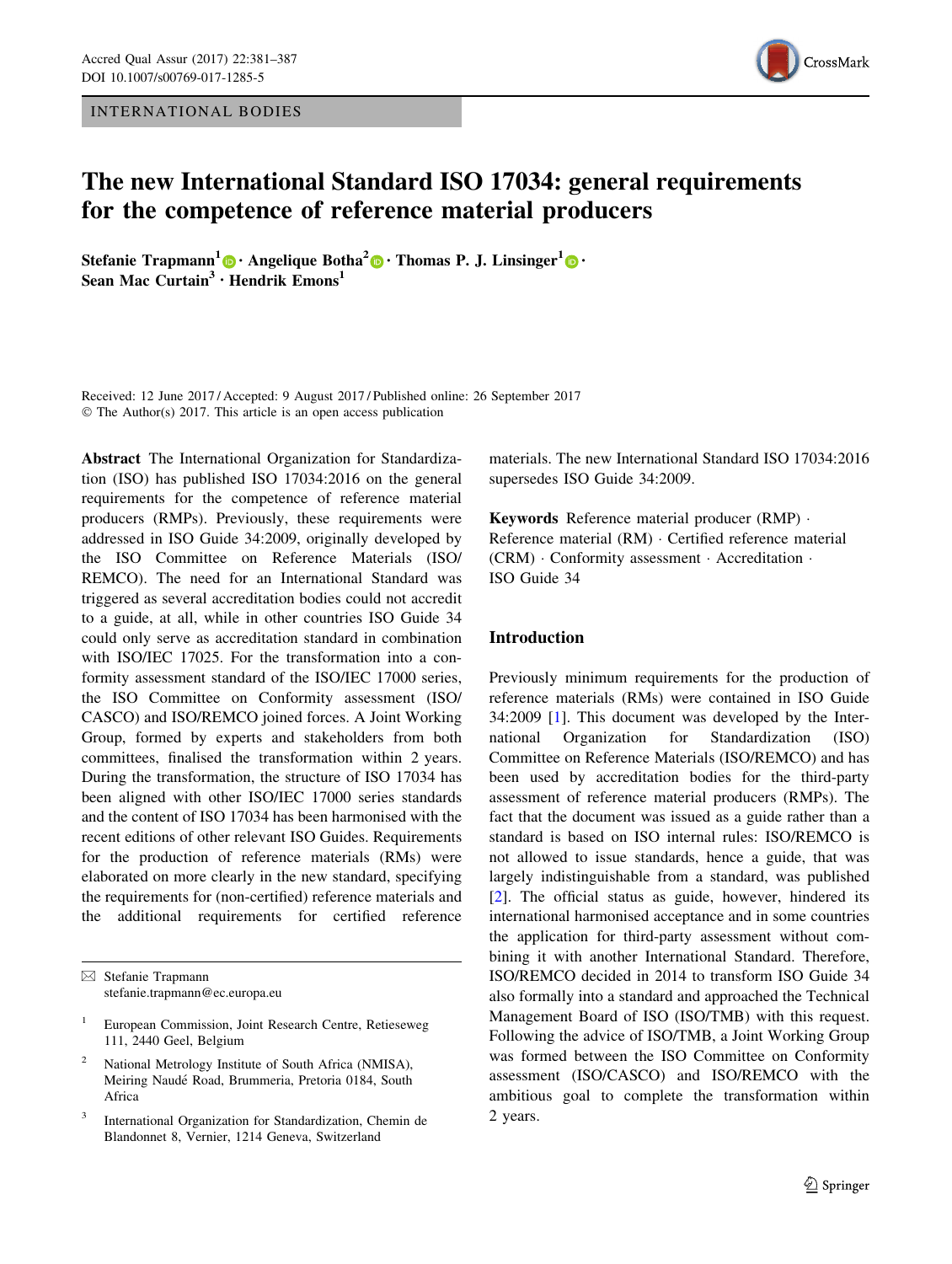# Need for transforming ISO Guide 34

With the publication of the third edition of ISO Guide 34:2009, the technical competence required for the production of RMs were either assessed against ISO Guide 34:2009 alone or in conjunction with ISO/IEC 17025:2005 [\[3](#page-6-0)], specifying the general requirements for the competence of testing and calibration laboratories. The application of different rules hindered harmonisation, and the International Laboratory Accreditation Cooperation (ILAC) noted an increasing need to transform the existing guidance for RMPs into a standard of the ISO/IEC 17000 series (Note: The majority of conformity assessment standards are joint publications from ISO and the International Electrotechnical Commission (IEC). However, there are some CASCO publications that are published by ISO only, e.g. the herediscussed ISO 17034:2016). This transformation would allow accreditation bodies, who could not accredit to ISO Guide 34:2009 alone so far, to satisfy the increasing need for accreditation of RMPs. At the same time, it would further facilitate the combined use of ISO 17034 and other standards of the ISO/IEC 17000 series, relevant for RMPs. This concerns specifically ISO/IEC 17025, but also ISO/ IEC 17043 [[4\]](#page-6-0), specifying general requirements for proficiency testing (PT) providers. The alignment with the latter was seen as a positive side effect as many RMPs are involved in PT activities.

In the European Union (EU), legislation sets out the requirements for accreditation and market surveillance and Regulation (EC) No 765/2008 demands that accreditation has to be based on international harmonised standards. Accreditation towards a guide was therefore only accepted during a transition period and would not be possible in the long term.

Since 2008 a new structure is used for the conformity assessment standards (standards of the ISO/IEC 17000 series) handled by ISO/CASCO. Furthermore, the revision of ISO/IEC 17025:2005 was planned. Ensuring the alignment of the standards focusing on the competence of RMPs and the competence of testing and calibration laboratories was considered to be of further added value.

ISO Guide 34:2009 was originally developed by ISO/ REMCO together with a number of additional guidance documents. The transformation created the possibility to align and consolidate the content of ISO Guide 34 with the other REMCO Guides which were recently revised and where revision was close to completion, respectively. This concerned specifically: ISO Guide 30:2015 (about terms and definitions) [\[5](#page-6-0)], ISO Guide 31:2015 (about the content of certificates, labels and accompanying documentation) [\[6](#page-6-0)], and ISO Guide 35:2017 (about characterisation and assessment of homogeneity and stability) [\[7](#page-6-0)].

# Transformation process

The ISO/REMCO decision to transform ISO Guide 34 into an International Standard was laid down in a resolution during the 37th REMCO meeting in July 2014. Following the advice of ISO/TMB, ISO/REMCO approached ISO/ CASCO for the transformation process.

Within ISO/REMCO, an ad hoc group 'AHG3-Transformation of ISO Guide 34:2009 into an ISO Standard' was created to foster the technical exchange on the revision of the existing guidance document between REMCO and CASCO.

ISO/CASCO and ISO/REMCO created a Joint Working Group 'JWG43—Revision of ISO Guide 34:2009: General requirements for the competence of reference material producers' and experts from the conformity assessment community, international accreditation bodies and RMPs active in various analytical fields were invited to join.

During the 1st JWG43 meeting in December 2014, key aspects listed by ISO/REMCO AHG3 were implemented. The core requirements for reference material production were listed to make ISO 17034 the only reference for the required competence of RMPs, while further guidance, technical details and examples for implementation remained in the related ISO Guides 30, 31 and 35. Different requirements for the production of non-certified RMs and certified reference materials (CRMs) were more explicitly outlined, and the generic competence for the production of RMs elaborated in a clear way.

The new common structure for the ISO conformity assessment standards (ISO/IEC 17000 series) and its new sequence (general requirements, structural requirements, resource requirements (including human resources), process requirements (including operational functions) and management system requirements) were implemented.

The outcome of the first meeting was a text which additionally clarified the positions of the future ISO 17034 and ISO/IEC 17025 and their relationship to each other. The revised text was then submitted to the Committee Draft stage (ISO CD 17034) for a 3 months enquiry amongst CASCO and REMCO members who submitted 1042 comments.

During the 2nd JWG43 meeting in July 2015, these comments were scrutinised and the resulting document moved forward as Draft International Standard. ISO DIS 17034 was approved with 96 % positive votes in ISO/ CASCO and 1573 comments were collected.

During the 3rd JWG43 meeting in April 2016, a clearer distinction between certified property values and other assigned property values (e.g. 'indicative values' or 'information values') was introduced and an informative Annex with a table summarising the specific requirements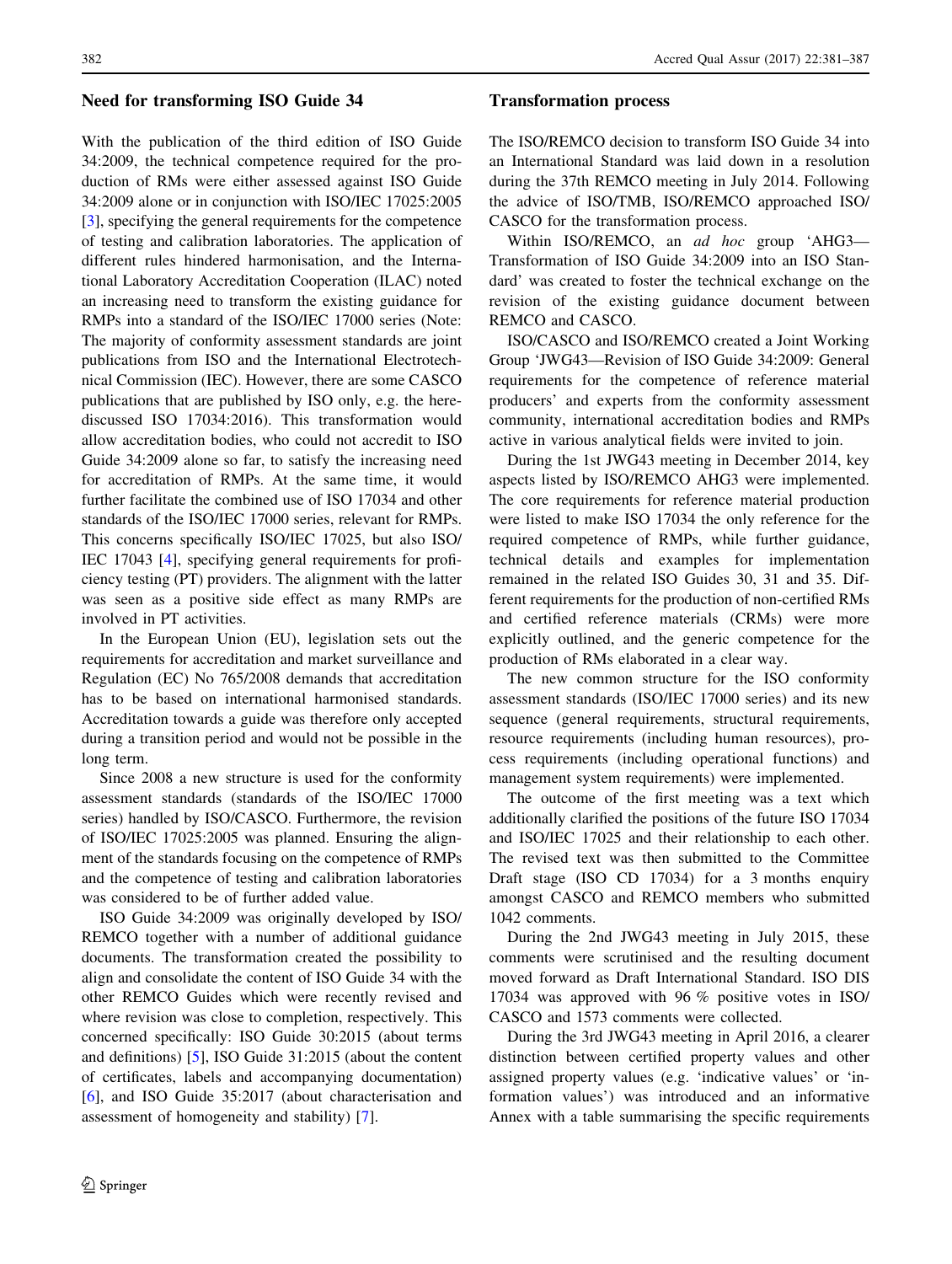for RMs and CRMs was added. At the end of the 3rd JWG43 meeting, the group decided to proceed to the Final Draft International Standard (FDIS) stage and ISO FDIS 17034 was later approved with 100 % positive votes.

The transformation of ISO Guide 34:2009 into ISO 17034:2016 [[8\]](#page-6-0) was completed within 2 years, and the new standard was published in November 2016, superseding ISO Guide 34:2009 (Fig. 1).

# Major changes in the new International Standard ISO 17034:2016

In the following paragraphs, more details are given on the changes introduced in the various clauses during the transformation process from ISO Guide 34:2009 into ISO 17034:2016.

#### Introduction

The introduction clarifies that ISO 17034:2016 outlines the general requirements for producers of RMs and that it supersedes ISO Guide 34:2009. It informs that further guidance is given in the ISO Guides 31 and 35. The approaches outlined in the ISO Guides developed by ISO/ REMCO meet the requirements of ISO 17034, but alternative ways may exist as well. Figure [2](#page-3-0) illustrates the structure of ISO 17034 and its relationship to relevant ISO/ REMCO Guides and other documents.

All parts of ISO/IEC 17025 relevant for measurement activities need to be applied. ISO 15189 [[9\]](#page-6-0) is mentioned as alternative for ISO/IEC 17025 for the medical sector. By this, the generic character of ISO/IEC 17025, listing requirements applicable for all laboratories, is emphasised.

## Scope

ISO 17034:2016 specifies the general requirements for the competence of RMPs and is intended to be used as part of the general quality assurance procedures for the production of RMs. It covers the production of all types of RMs, including CRMs. A note in the scope clarifies that ISO 17034:2016 could also be used by regulatory authorities and accreditation bodies for assessing the competence of RMPs.

# Normative references

ISO/IEC 17025 is the only normative reference for ISO 17034, while the ISO Guides received informative status during this transformation. As illustrated in Fig. [2,](#page-3-0) ISO 17034 is the standard for the competence of RMPs while



Fig. 1 Process of transforming ISO Guide 34:2009 into ISO 17034:2016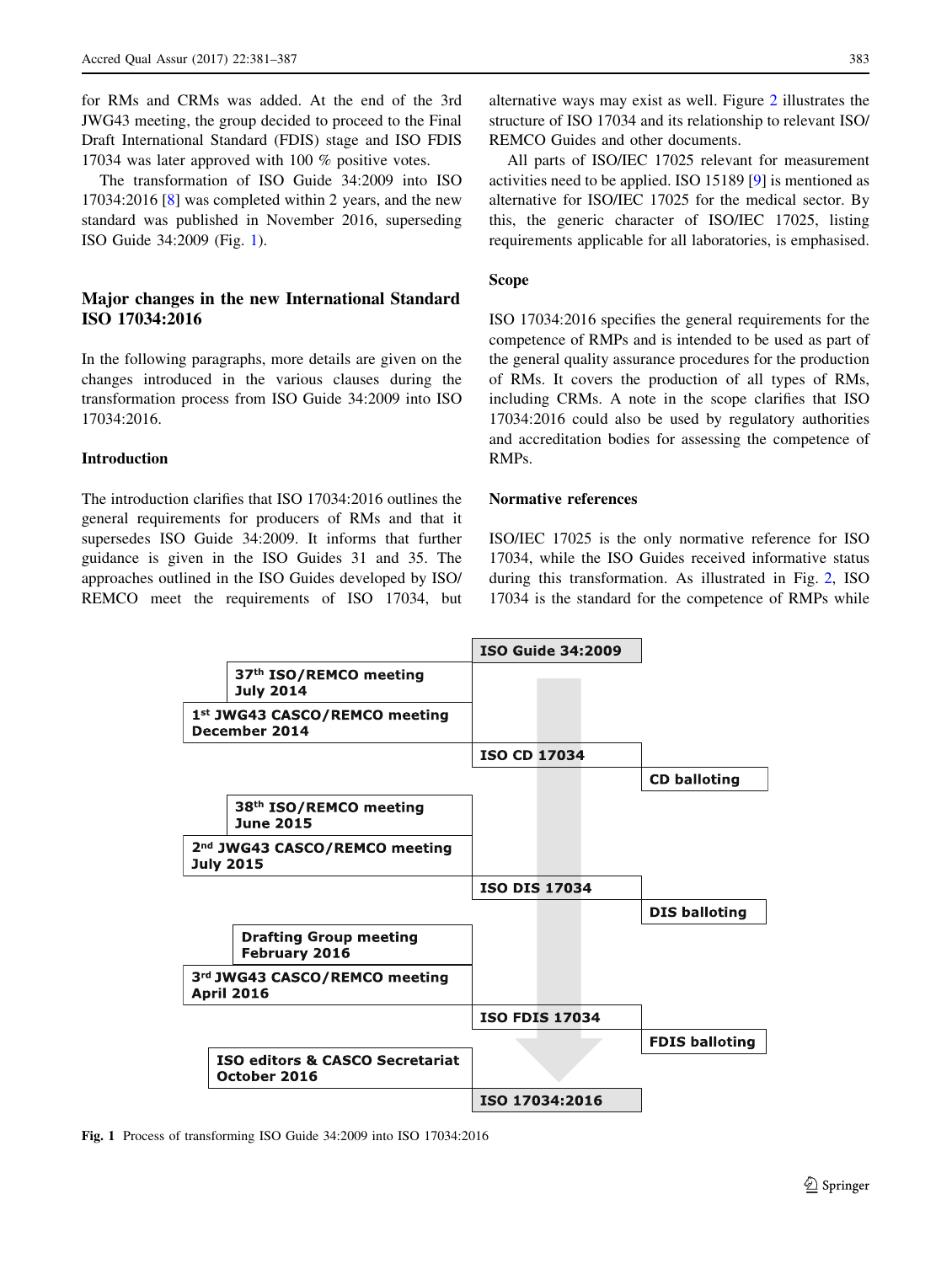<span id="page-3-0"></span>

| ISO 17034:2016                                                                                                             |  | General requirements for the competence of reference material producers                                          |                                                                                     |  |
|----------------------------------------------------------------------------------------------------------------------------|--|------------------------------------------------------------------------------------------------------------------|-------------------------------------------------------------------------------------|--|
| <b>ISO/IEC 17025</b><br><b>General requirements</b><br>for the competence of<br>testing and calibration                    |  | <b>Proposed ways of implementing</b><br>ISO 17034:2016 requirements                                              | <b>ISO Guide 30:2015</b><br>Reference materials - selected<br>terms and definitions |  |
| <b>laboratories</b>                                                                                                        |  | <b>ISO Guide 35:2017</b><br><b>Reference materials - General and statistical</b><br>principles for certification |                                                                                     |  |
|                                                                                                                            |  | Further guidance for multiple batch productions<br>$[8,$ subclauses 7.2.4 and 7.11.3]                            |                                                                                     |  |
| <b>ISO Guide 31:2015</b><br><b>Reference materials - Contents</b>                                                          |  | Guidance on the need for an experimental homogeneity<br>study [8, subclause 7.10.1]                              |                                                                                     |  |
| of certificates, labels and<br>accompanying documentation                                                                  |  | Guidance for homogeneity testing and the establishment of<br>minimum sample size [8, subclause 7.10.4 ]          |                                                                                     |  |
| Further quidance on the content of<br>certificates and accompanying<br>documentation<br>$[8,$ subclause 7.14.3 and 7.14.5] |  | Guidance on the assessment and monitoring of stability<br>[8, subclause 7.11.1]                                  |                                                                                     |  |
|                                                                                                                            |  | Guidance on RM characterization<br>[8, subclause 7.12.3]                                                         |                                                                                     |  |
|                                                                                                                            |  | Guidance on valid approaches for value assignment<br>[8, subclause 7.13.3]                                       |                                                                                     |  |
|                                                                                                                            |  | Guidance on the use of robust statistical methods<br>[8, subclause 7.13.4]                                       |                                                                                     |  |
|                                                                                                                            |  | Guidance on the estimation of uncertainties<br>$[8,$ subclause $7.13.5]$                                         |                                                                                     |  |
|                                                                                                                            |  | Possible alternative ways of implementing ISO 17034:2016 requirements                                            |                                                                                     |  |
| <b>Alternatives</b>                                                                                                        |  | e.g. ISO/IEC Guide 98-3<br>[8, subclause 7.13.5]                                                                 |                                                                                     |  |

Fig. 2 International Standard ISO 17034:2016 and its relation to relevant REMCO Guides and other documents

some ISO Guides provide guidance for the implementation of ISO 17034.

This had significant implication for the status of ISO Guide 35. While adherence was obligatory in the old system (ISO Guide 34 and Guide 35), in the new system (ISO 17034 and ISO Guide 35) ISO Guide 35 proposes some approaches to implement ISO 17034. The suggested approaches do not claim to be exhaustive, i.e. other approaches may be acceptable as well. As a consequence, certain key provisions from the previously obligatory ISO Guide 35 were moved to ISO 17034.

## Terms and definitions

ISO 17034:2016 covers the production of RMs and CRMs. While this was still debated when ISO Guide 34:2009 was drafted, stakeholders are now in agreement that it is appropriate to cover the needs for the production of RMs and CRMs in only one International Standard.

A continued challenge for all documents, including ISO 17034, was the twofold use of the term 'reference material'. On the one hand side, the term is used as superordinate for the family of all RMs, including the noncertified RMs and the CRMs, and on the other hand side as subordinate in the meaning of (non-certified) RM. However, it was decided not to introduce a new term in ISO 17034 specifically addressing non-certified RMs.

The existing definitions for RM and CRM [\[5](#page-6-0)], also used in ISO Guide 34:2009, were maintained. They therefore continue to differ from the definitions given in ISO Guide 99 [[10\]](#page-6-0), the international vocabulary of metrology, the socalled VIM3 (Note: An update of ISO Guide 99:2007 has been published as JCGM Report 200:2012. ISO 17034:2016 refers to ISO Guide 99:2007 as normative reference, additionally the update does not concern the RM definitions.). The REMCO definitions are based on a broader concept which serves more adequately the needs of the RM user communities. For example, they recognise that assigned properties of RMs can be qualitative (nominal).

Following the systematic work done during the ISO Guide 34:2009 drafting, attention was paid to stick to agreed terms (e.g. processing, customer, subcontractor) and to avoid their synonyms (e.g. preparation, client,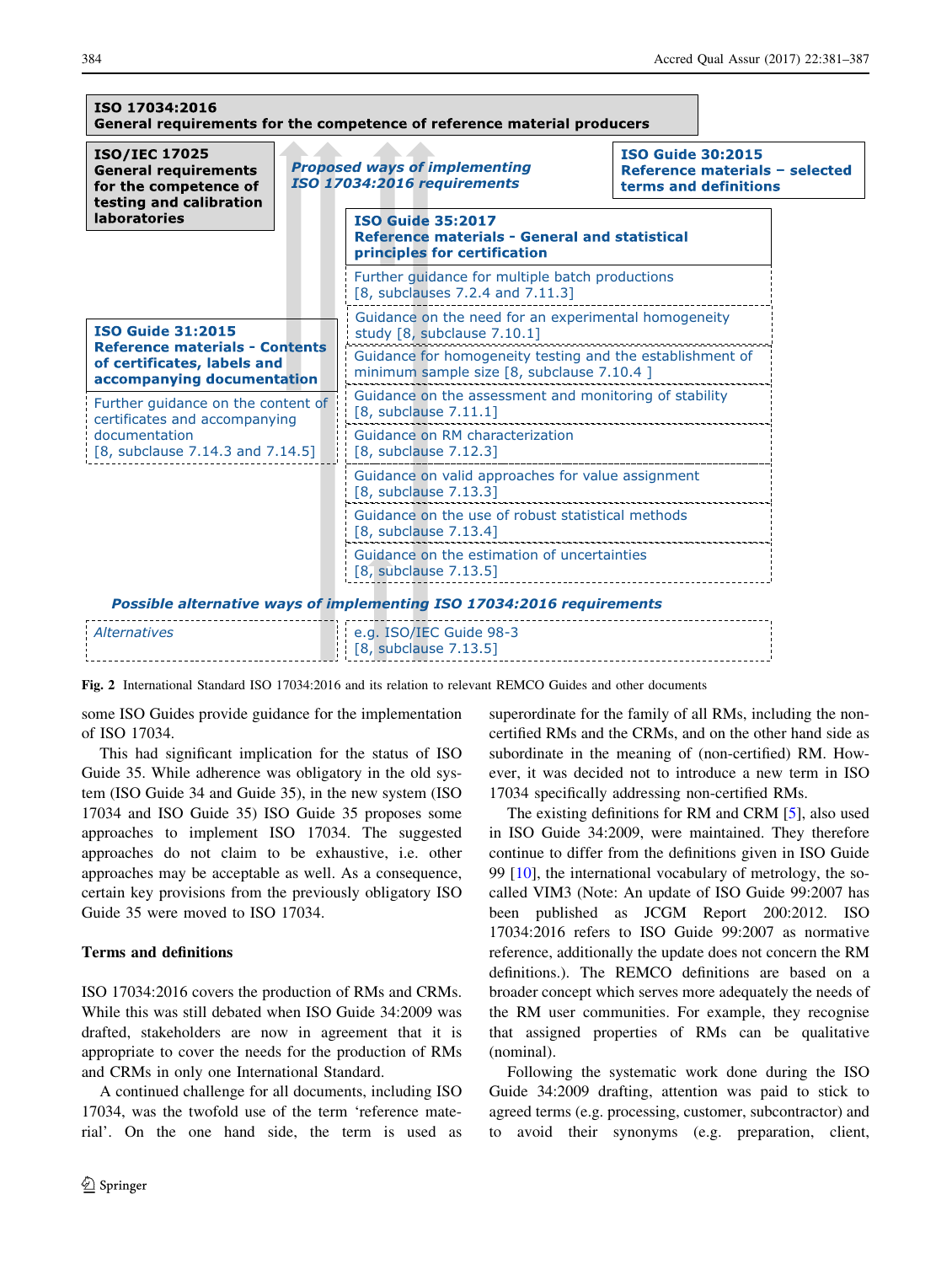collaborator). Also the policy to refer to the complete process from planning to after sales service as 'production' was maintained.

Specific attention was given to the correct use of the terms 'method' and 'procedure' as defined in ISO Guide 99. Methods refer to the generic description of a method while measurement procedures give the detailed description of a measurement process.

#### General requirements

The new common structure for CASCO documents mainly had an impact on the sequence in which requirements are organised. General requirements are followed by structural requirements, which in turn are followed by the resource requirements (including human resources), and then the process requirements (including operational functions), before the final clause is devoted to the management system requirements. 'Process requirements' were renamed as 'technical and production requirements' to avoid confusion with the term 'processing', which is a step in the production of a RM, namely the preparation of the material as such.

The term 'shall' was used throughout the text to indicate a requirement in contrast to the word 'should' indicating a recommendation. This became particularly important for the key requirements which were identified in the related ISO Guides and imported into ISO 17034.

Clause 4 of ISO 17034:2016 addresses contractual matters as well as impartiality and confidentiality and contains largely common text elements proposed for ISO/ CASCO Standards. Some of the elements are additionally obligatory parts. Clause 4 has led to many discussions from the RMP's side, and some leeway was given to accommodate the practical issues for the RMPs, but nevertheless to keep the obligatory parts of the ISO/CASCO common elements. Concerning impartiality the major focus in ISO 17034:2016 is put on safeguarding impartiality of RMPs, while the subclauses on liability and financial resources were removed after the DIS balloting stage.

#### Structural requirements

The need for communication requirements was included in ISO 17034:2016 using the wording proposed by ISO/ CASCO WG44, responsible for the revision of ISO/IEC 17025:

'The RMP management shall ensure that:

- (a) Internal and external communication mechanisms are established;
- (b) Communication takes place regarding the effectiveness of the management system;

(c) The importance of meeting customer and other requirements is communicated to the RMP personnel.' [[8,](#page-6-0) subclause 5.4].

## Resource requirements

Important to note is that accreditation to ISO/IEC 17025 is not mandatory, but that the RMP must ensure that for measurements all relevant requirements of ISO/IEC 17025 are fulfilled [[8,](#page-6-0) clause 7] also in the case where subcontractors are used to perform the measurements within the frame of reference material production [[8,](#page-6-0) clause 6]. Therefore, RMPs do not necessarily need ISO/IEC 17025 in their own scope of accreditation, but need to be able to safeguard that the requirements of ISO/IEC 17025 are respected.

#### Technical and production requirements

Within this clause, the requirements for selecting a characterisation strategy for the RM are laid down. It is the obligation of the RMP to select an appropriate approach taking the intended use of the RM into account. In a note, proposals for characterisation approaches are given [[8,](#page-6-0) subclause 7.12.3].

ISO 17034:2016 covers the production of RMs, including both certified and non-certified RMs. The discussions and comments received before and during the different review stages indicated that further clarification was needed. At the same time, there was the wish to avoid as much as possible the term 'non-certified'. Therefore, ISO 17034:2016 requirements were regrouped, listing the requirements for RMs first and secondly the specific additional requirements for CRMs. It was clarified that for CRMs the general requirements for a RM need to be followed, and additionally the specific requirements for CRMs have to be met.

As a support to the user, an informative annex was added which contains a table summarising the requirements for RMs and CRMs and contains a link to the subclauses concerned.

However, the separation between RMs and CRMs did not resolve the whole issue and a clear distinction between certified property values and other assigned property values (e.g. 'indicative values' or 'information values') for RMs was introduced. Especially as one RM can have several (different types of) property values assigned to it.

# Management system requirements

Management requirements are essentially the once laid down in ISO 9001 [[11\]](#page-6-0). Option A describes all the relevant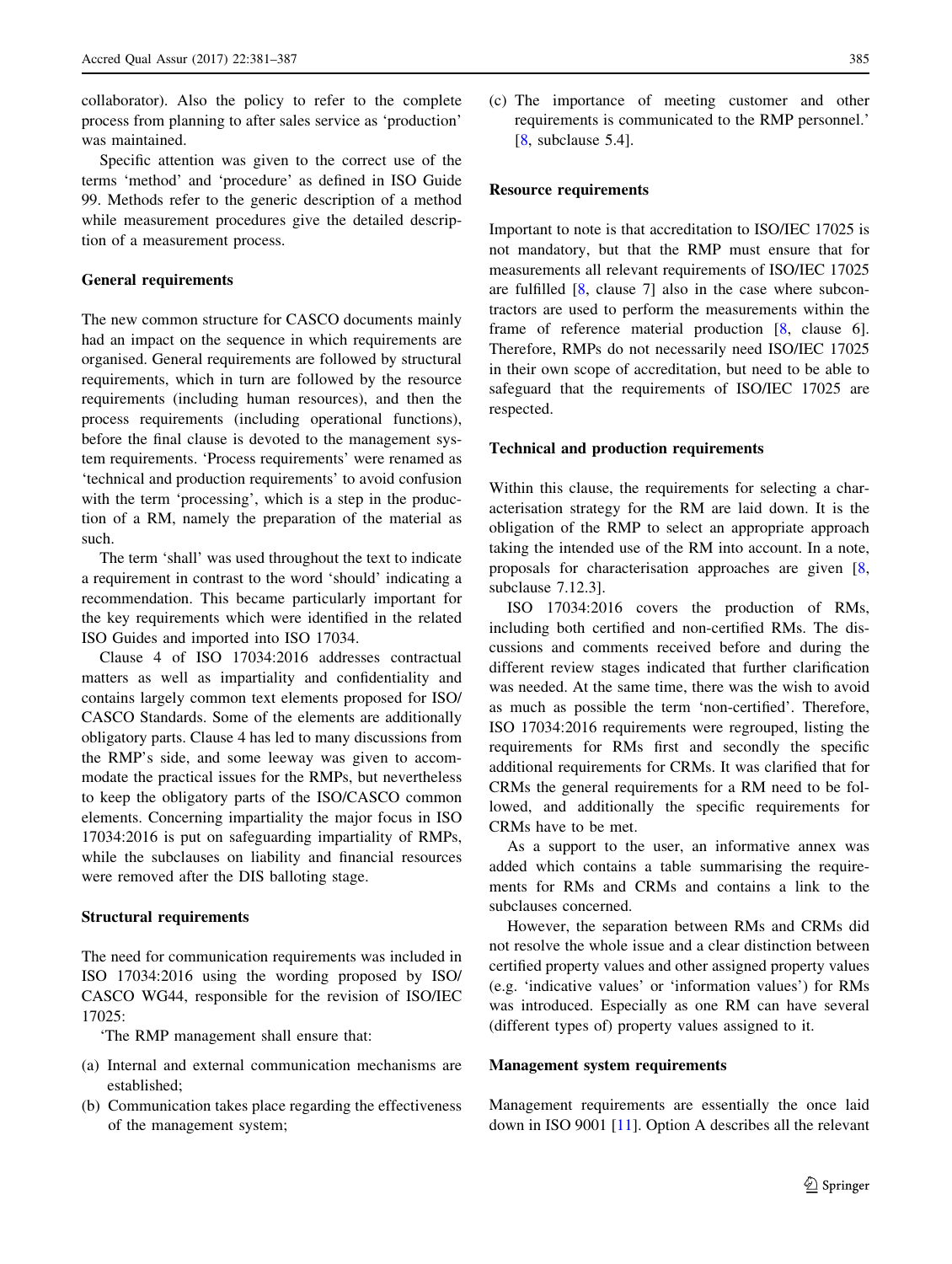requirements independent from ISO 9001, while option B refers to using ISO 9001 directly.

# Important changes introduced during the transformation

ISO Guide 34 has generally served well as a basis for accreditation, either alone, or in combination with ISO/IEC 17025, which is also demonstrated by the number of ISO Guide 34 accredited RMPs. Therefore, none of the concerned parties saw a need for significant technical changes. Nevertheless, some modifications were introduced and are summarised in the following paragraphs.

The general requirements contain a new clause regarding impartiality. It refers to the absence of a conflict of interest and is equivalent to the requirement that RMP staff should be free from financial pressure.

A second new issue is the requirement to address risks and opportunities. This was also triggered by the new ISO/IEC 17000 series structure, and it has still to be seen how this is implemented in practice.

In line with the new draft ISO/IEC 17025, the term quality manager has been eliminated, although there is the requirement to have a staff member with this function.

The production of multiple batches has been addressed explicitly. Whenever data for a CRM are based on properties of previous batches, it needs to be verified that these data remain applicable [\[8](#page-6-0), subclause 7.2.4].

It is now explicitly stated that homogeneity must be assessed for each property of interest. Whenever this is based on experimental data, this requires measurement of each property of interest unless scientific evidence or previous experience can demonstrate that particular groups of properties are sufficiently closely associated to each other that measurement of one property in such a group furnishes evidence of homogeneity for other properties in the same group [\[8](#page-6-0), subclause 7.10]. The new standard states also explicitly that an uncertainty contribution of homogeneity must be included in any certified value, unless its contribution is demonstrated to be negligible [\[8](#page-6-0), subclause 7.10.5].

As for homogeneity, an uncertainty contribution of stability must be included in the uncertainty of a certified value, unless stability of the property value can be ensured. This requirement was already included in ISO Guide 34:2009, but is made more explicit in ISO 17034:2016 [[8,](#page-6-0) subclause 7.13.6].

ISO Guide 35 contained a list of possible characterisation approaches. This list was taken over to ISO 17034, but it is recognised that other approaches may be valid as well  $[8,$  $[8,$  subclause 7.12.3].

Another requirement concerns the qualification of laboratories. The competence of each laboratory must be demonstrated by data that were not obtained on the material to be characterised [[8,](#page-6-0) subclause 7.12.4]. This in fact rules out the circular reasoning of demonstrating laboratories' competence in a PT and then using the same PT data for characterisation of a RM.

With ISO 17034:2016, the characterisation approaches which can be used by conformity-assessed RMPs have been broadened. Other requirements are not new but phrased more explicitly, i.e. the use of data from previous RM batches (multiple batch production), uncertainty contributions (homogeneity and stability) and the qualification of laboratories. Therefore, RMPs being in compliance with ISO Guide 34:2009 are likely to also be in compliance with ISO 17034:2016, provided that they intrinsically covered already the new requirements impartiality and risks and opportunities.

# Conclusion and looking forward

With the transformation of ISO Guide 34:2009 into ISO 17034:2016, harmonised requirements for the competence of RMPs and harmonised criteria for the assessment of the competence by third parties have been laid down.

ISO 17034:2016 requires ISO/IEC 17025 criteria for all measurement tasks carried out during the production of RMs, but will allow an RMP to seek accreditation towards ISO 17034:20016 without holding an ISO/IEC 17025 accreditation. This became possible as ISO 17034 is a standard of the ISO/IEC 17000 series.

At the same time, the transformation ensured that standards for conformity assessment (ISO/IEC 17000 series) handled by ISO/CASCO are aligned concerning their structure and facilitates the combined use of ISO 17034 with ISO/IEC 17025 and ISO/IEC 17043, being of advantage for RMPs also involved in measurement and PT activities.

With the publication of ISO 17034, the REMCO definitions for RMs and CRMs were reconfirmed. It is hoped that the currently on-going drafting of a successor document for ISO Guide 99/VIM3 will take the ISO/REMCO definitions of RM and CRM into account.

The transformation helped to align the content of ISO 17034:2016 with the other recently revised ISO Guides, concerning terms and definitions (ISO Guide 30), content of certificates and other accompanying documentation (ISO Guide 31) and approaches for the characterisation, homogeneity and stability assessment of RMs and CRMs (ISO Guide 35).

Acknowledgements The authors acknowledge the numerous contributions of the members of the joint ISO/REMCO and ISO/CASCO Working Group 43.